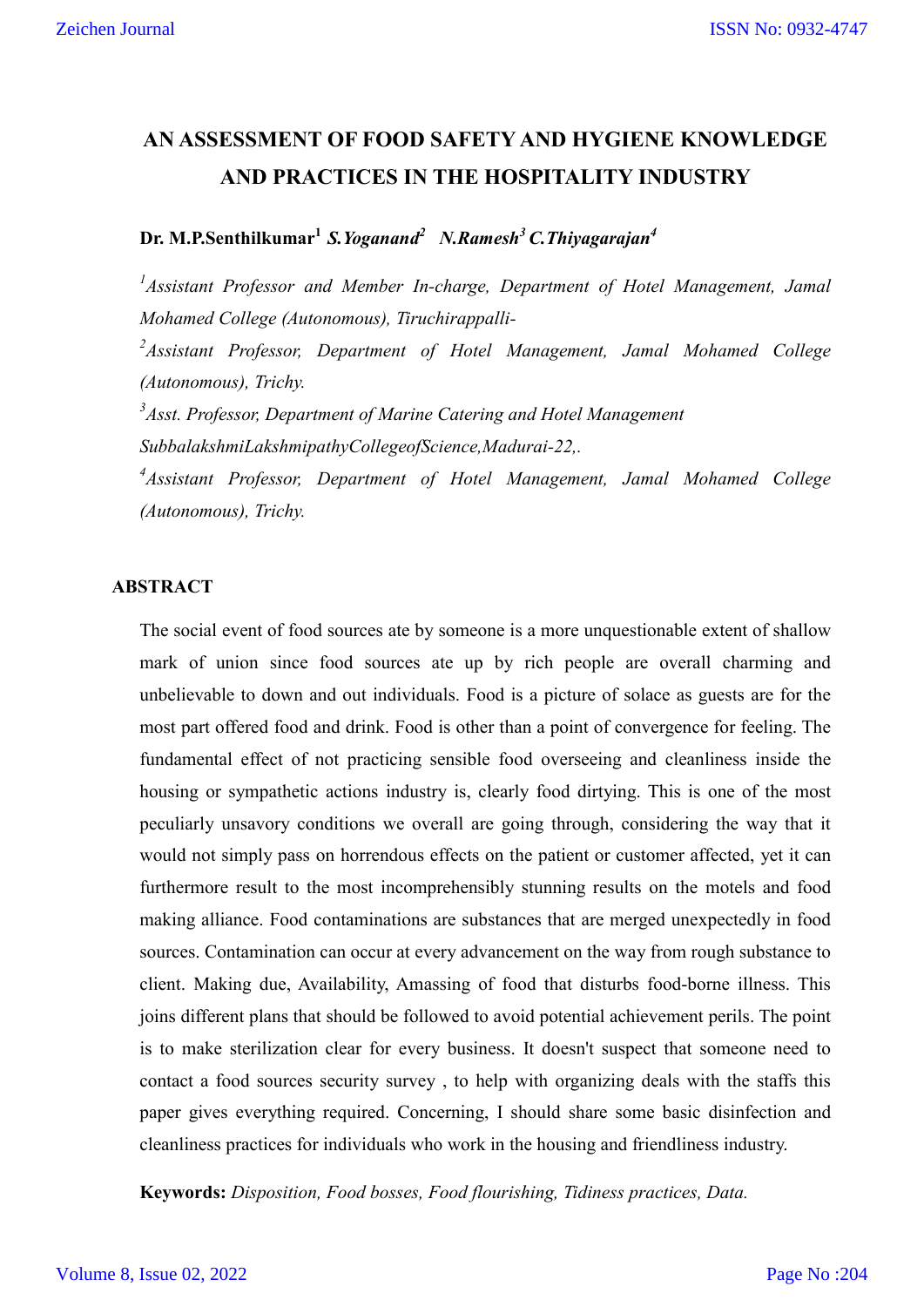## **1. INTRODUCTION**

Awe-inspiring food orderliness ensures that food set up for customers is had the chance to eat. It ruins hurting microorganisms that can cause immense sickness from defiling food. Sanitization is an overall test to meet the necessities of customers concerning faultless and empowering qualities. Microorganisms get into food from both standard sources and from outside sources to which a food comes into contact from the hour of creation until the hour of use. An essential thing for these affiliations is to show that food overseeing and blueprint processes are okay for the food and drink things that are freed from microbiological and physicochemical corrupting.

#### **2. OBJECTIVES OF THE STUDY**

- Concur with food efficiency best practices.
- Disturbing food corruption.
- Ensure food is free and shielded from ailment causing animals and unsettling influences.
- Store food in a got and clean way.

#### **3. LITERATURE REVIEW**

On contemplating the Kibret M, Abera B. Making due, Game plan, and Limit of food that prevents food-borne trouble. Food borne pollution is a totally troublesome issue that impacts every country in the world. It can cause regurgitating; free inward parts and fever, and sometimes it might be hazardous. Food plan relationship in the shine district join hotels, bistros, bistros, bars, sandwich shops and near affiliations that prepare nourishment for customers to eat on premises or for thing to do. Spoiling can occur at every improvement on the way from unrefined substance to customer. The US FDA has secluded epidemiological data on food defilement discharges and saw that five essential peril factors occur again and again: Poorly incited food-holding and temperatures, Lacking cooking, Spoiled equipment, Food from dangerous sources, defenseless individual precision. Among creation and use, food sources collaborate with different people dealing with the food sources, they include: People working in farms, People working in managing plants, People overseeing food in bistros, People in retail stores and at home. Human carriers have been a wellspring of pathogenic microorganisms in food.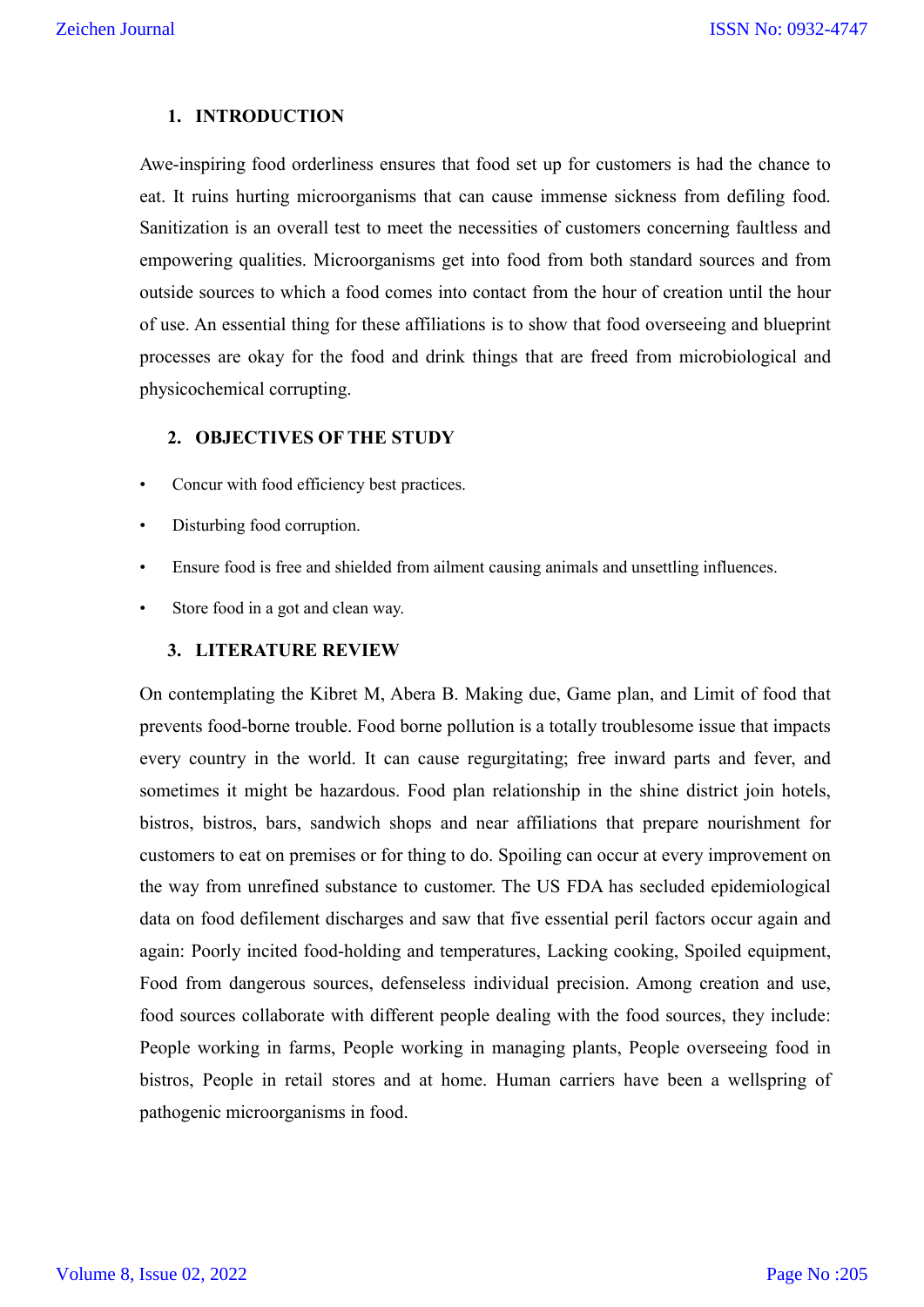## **4. HACCP (HAZARD ANALYSIS AND CRITICAL CONTROL POINT)**

One of the essential things for getting sorted out and managing safe food is to have methods pondering the guidelines of HACCP (hazard evaluation and key control point). Nevertheless, this was first made for the food managing industry, even little food regulators should be set up on HACCP. In express countries it is besides a genuine major. They can be changed according to the size of business and complexity of the food strategy processes. In express countries, for instance, the UK, experts issue orderliness evaluations that are uncovered or even displayed outwardly of the premises, which can improve or hurt business reputations, and gives added inspiration to pass on food of overwhelming grade. In this way, it is central to come to a couple of food managing rules.

- Food borne trouble is a totally critical issue that impacts every country in the world. It can cause ejecting, that has and temperature, and sometimes it might be dangerous.
- Food borne contamination can influence anyone, yet certain people are more in danger. For example, little youths, the more ready, pregnant women and people who are unwell.
- It is crucial for all food regulators to take care to make food safely, to protect general society from food borne disease.

#### **4.1. FOOD SAFETY HAZARDS**

Microorganisms are insignificant ordinary parts that shouldn't be clear without a heightening instrument. A couple of kinds of microorganisms are dreadful to people and can cause food borne affliction.

#### **There are three main types of food safety hazards:**

- 1. Microbiological (for instance animals)
- 2. Compound (for instance cleaning planned mixes, pesticides, etc)
- 3. Physical (for instance broken glass, hair, etc)

In most food relationship (for instance getting ready and food affiliation) microbiological perils are the most essential, so these will be the characteristic of gathering of this book.

#### **A. Sources of Bacteria**

Waste, Water, Soil, Food, Annoyances, People.

Microorganisms can get into a food overseeing region in a more important number of ways than one. These join people, food, aggravations, soil and improvement, waste and water.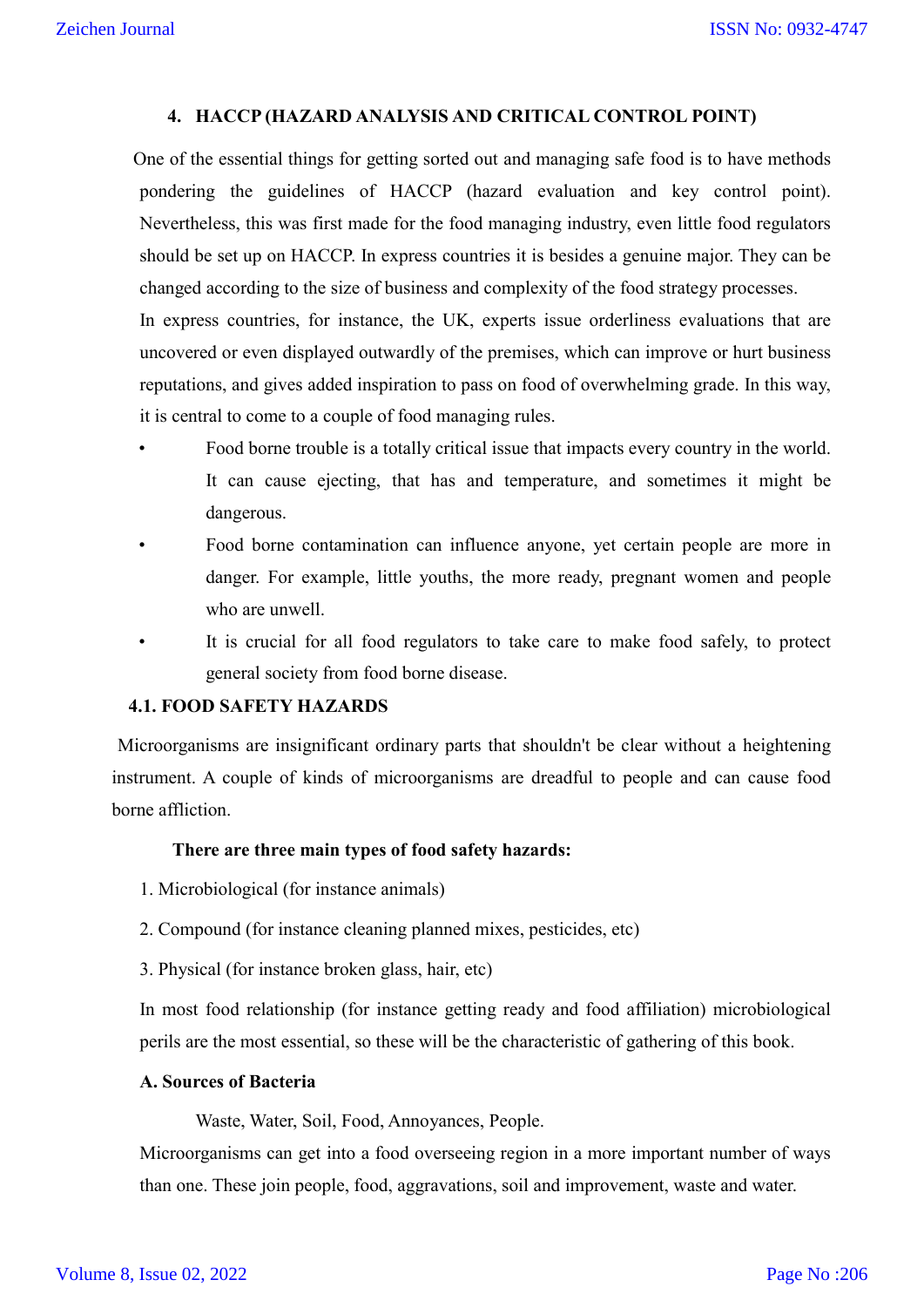## **B. Hand Washing**

Hands can without a completely striking stretch spread microorganisms. They should be completely washed and dried in tasks, especially going prior to showing up at ready to eat food and occurring to showing up at unpleasant parts

- Wash in warm water.
- Rub with cleaning expert for 20 seconds.
- Wash totally.
- Dry with an ideal superfluous towel.

#### **C. Personal Hygiene**

Microorganisms can become trapped in valuable stones and watches, and spread hands to food. Expecting laborers are encountering hardship or have uncovered cuts they can nearly spread contamination

- Embellishments and watches should not be worn.
- Slices should be completely covered (with a faultless waterproof mortar).
- Representatives ought not work in food status region enduring that they have Been encountering the going with signs inside the latest 48 hours:
- $\div$  the runs
- heaving
- Fever

Any appearances should be addressed to the supervisor, in food business.

#### **D. Protective Clothing**

The human body contains various microorganisms. Clean protective dress safeguards food directing locales from microorganisms on the skin, hair and materials worn outside.

- Cap (or hairnet)
- Long sleeved coat, light disguised and launderable
- Clean cover
- Clean shoes

### **E. Pest Control**

- Disturbs pass on and spread second creatures. They ought to be avoided moving into any food taking care of or overseeing district, for example by checking transports waste reliably. Signs of bugs: droppings, openings in dividers, spaces.
- Signs of vermin: bug egg cases, bug skins, affiliations.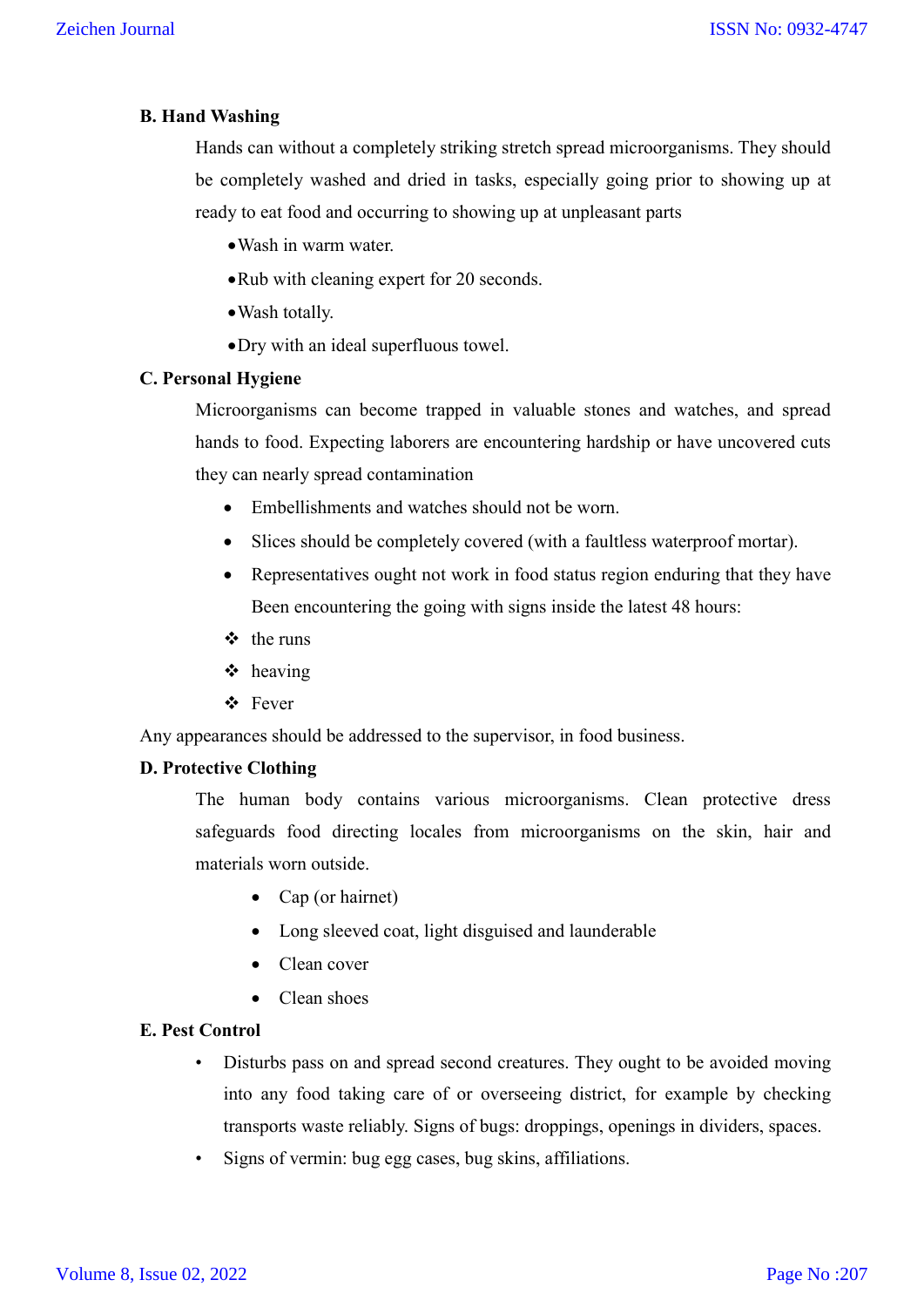### **F. Cross Contamination**

Infinitesimal living animals can without a completely excellent stretch spread from unforgiving food (for instance rough meat) onto hands, front lines, cutting sheets and other stuff (for instance fridges).Hands, utensils and equipment should be far and away cleaned in attempts. Rough meat should be kept separate from 'ready to eat' food (for instance salad) constantly during cutoff and coordinating. If possible, store crude meat in a substitute cooler from coordinated to-eat food mixes. If a 'in general strong cooler' is used, constantly store cruel meat at the base and 'ready to-eat' food at the top.

### **G. Using Cloths**

Re-usable surfaces (for instance dish towels) can without a genuinely outstanding stretch get microorganisms and spread them. Single-use materials (for instance paper towels) are safer as they are disposed of after every task.

## **H. Cleaning and Disinfection**

- Wash with warm water and substance.
- Use a sanitizer, coming to the standards.
- Dry with an ideal paper towel (or air dry).

Clearing cleans off out soil and oil from stuff and surfaces, and diminishes microorganisms. Accepting that cleaning wires a 'filtering' experience it can kill every single moment living thing. A cleaning thing called a sanitizer can kill minute creatures enduring it is used unequivocally. The cleaning framework should join washing (to take out oil), sterilization (to kill living creatures) and drying. Heat kills microorganisms, so in the occasion that cleaning system uses uncommonly hot water (e.g. a dishwashing machine) the tiny living animals will be for the most part killed. This is another technique for 'purging'.

### **The 'Danger Zone'**

Natural elements fill quickly in warm temperatures. (for instance hazard zone). Unequivocally when they get freezing they quit making, and when they get verifiably hot they are killed, so keep food either hot or cold.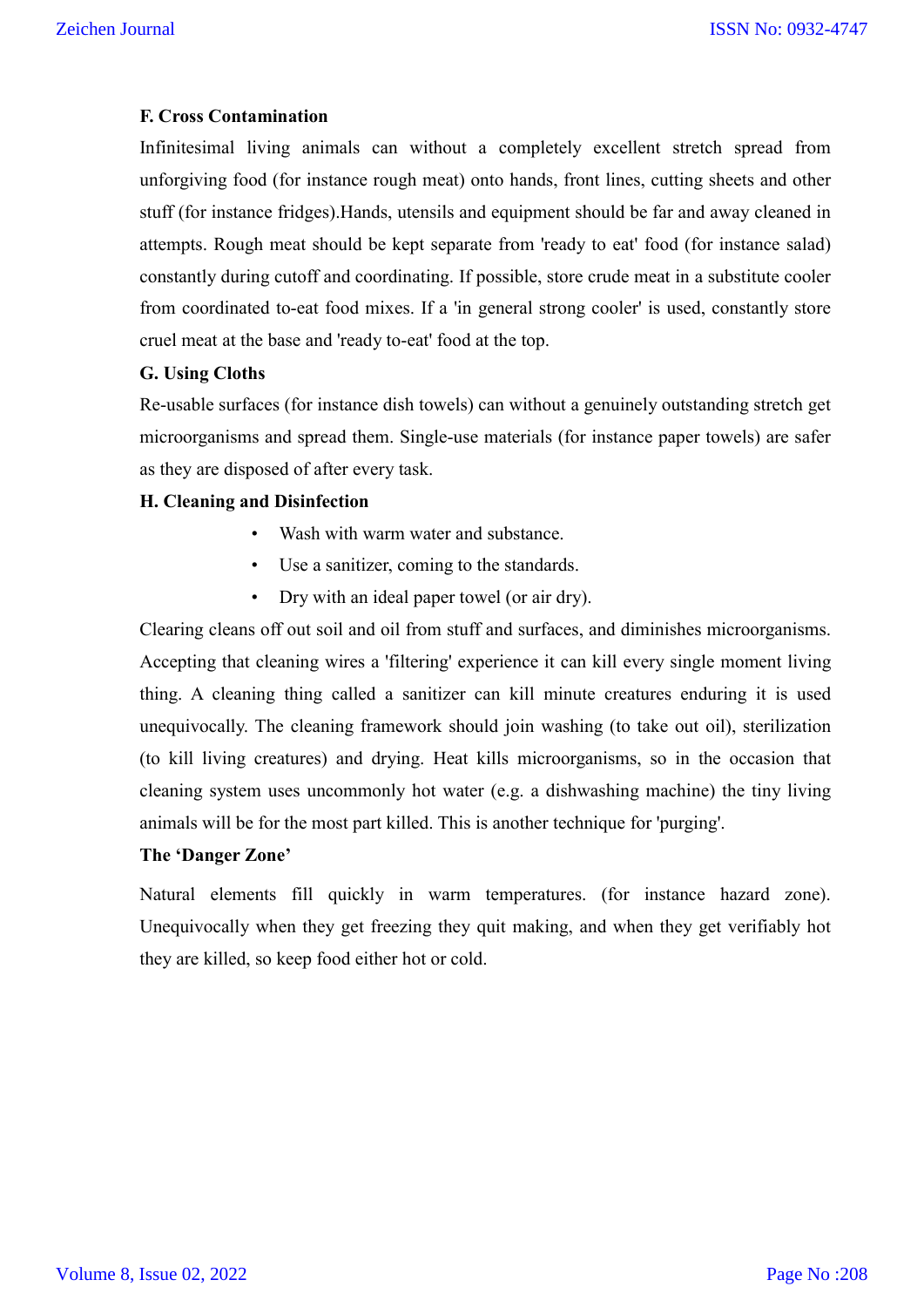

Fig1. Temperature of danger zone food

## **Cooking Liquid-based Dishes based**

Heat kills microorganisms. If food shows up at an acceptably high temperature during cooking the microorganisms will be killed. If something liquid is climbing through, it has shown at a gotten cooking temperature. isms. If food shows up at an acceptably high temperature during<br>anisms will be killed. If something liquid is climbing through, it<br>cooking temperature.<br>there are covering changes to show that reliable temperature have<br>(for

## **Cooking Poultry**

When cooking meat, there are covering changes to show that reliable temperature have reached. White meat (for instance chicken) possible not equivalent to pink to white the whole way through.

### **Cooking Red Meat**

Red meat that has hacked or minced (e.g., kebab meat, burgers) no doubt not exactly equivalent to red to brown the entire way through.

## **Cooking Mixed Food Items**

When orchestrating mixed food things (e.g., biryani), it should be steaming hot all through to show that a got temperature has been reached.

## **5. HOT-HOLDING & RE HOLDING RE-HEATING**

### **5.1.Hot-holding**

Exactly when hot-holding, food ought to be gotten hot to prevent microorganisms far from making. Food that is managed or shown hot ought to be kept at 63°C or above for a necessity of 2 hours.

Enduring there is no temperature evaluation, the food ought to be plainly hot (for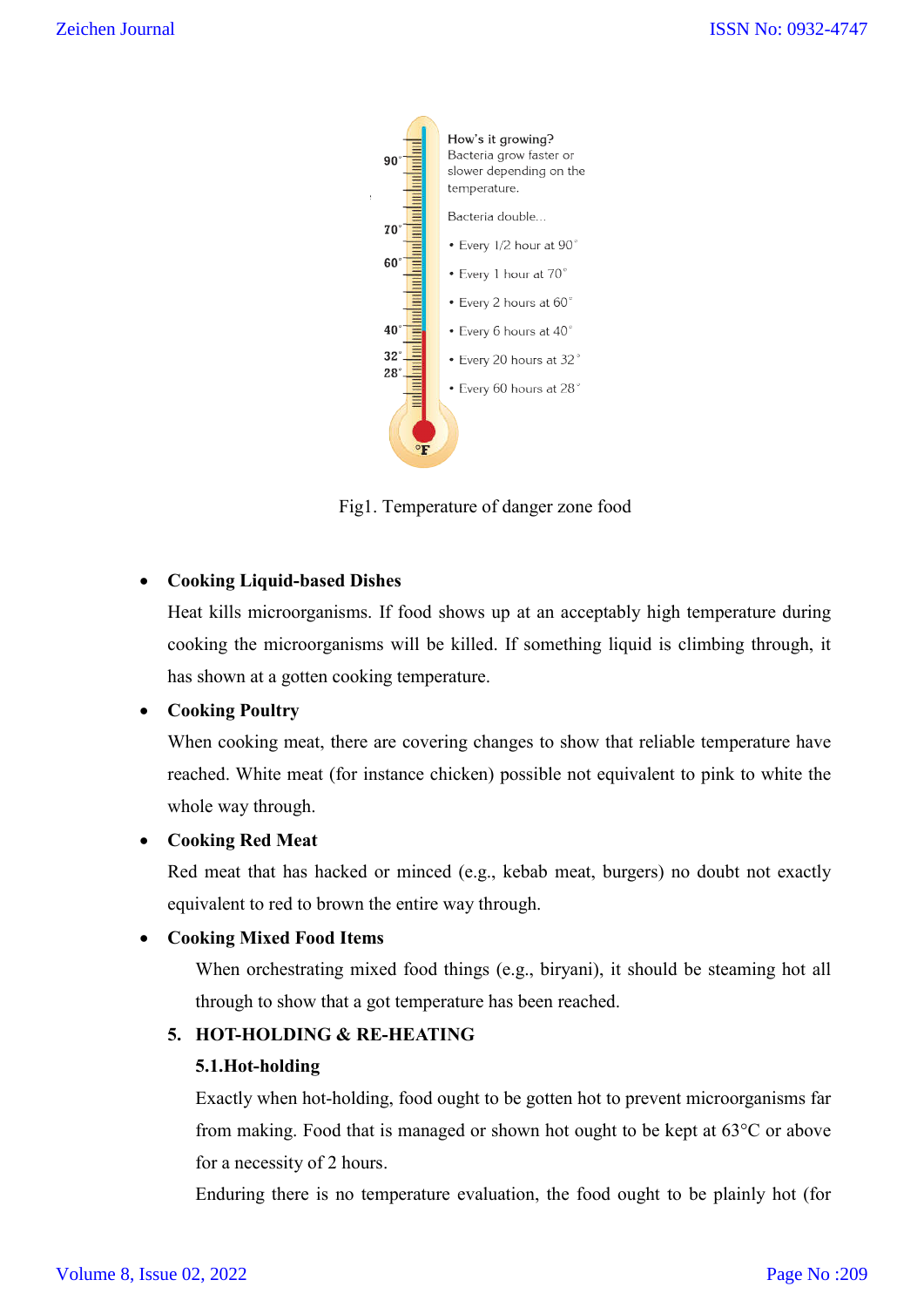instance steaming) to show that it is presently ensured.

#### **5.2.Re-heating**

Right when re-warming, food ought to get adequately hot enough to kill minute living animals. It ought to infiltrate/steaming all through to show that a got temperature has been reached.

#### **5.3 Temperature Probes**

The use of temperature tests changes depending on the size and nature of a business. In unequivocal relationship (for instance making) temperatures are studied reliably to check the security of all food passed on. In various relationship (for instance catering and food affiliation) visual checks can be used each time food is ready or rewarmed. Temperature tests can be used to 'show' that cooking, re-warming hot food are gotten.

#### **5.4 Cold and Frozen Storage**

Various kinds of food ought to be kept at cold temperatures to lessen the progress of microorganisms. Cutoff and show stuff should hold food under 5°C.Food similarly should be named and used inside its time period. Food can be set something to the side for longer time spans expecting it is frozen. Cold temperatures (for instance - 18°C) shut down all little living animals making. Food should be kept in impermeable packaging and set to the side with the date of freezing. Most living things quit making or fill reliably in cool temperatures.

#### **5.5 Chilling Hot Foods**

The best strategy for chilling hot food is with expert chilling equipment (for instance an effect chiller).Specialist stuff can chill food in 90 minutes. This limits the time it spends in danger zone temperatures, where minute creatures can make. Without pro stuff, food ought to be chilled as quick as could be anticipated. Methods include: ice, cold water and setting food in cool districts. It ought not be given to cool at room temperature. Room temperature Cold temperature (under 5°C)

#### **6**. **MATERIALS AND METHODS**

#### **6.1. Study Design and Target population**

Focus on Plan and Target people

A cross sectional genuine audit had been coordinated from Feb 2020 to Jul 2020 remembering 72 food sets out toward 4 explicit area of various food affiliations foundations. Individuals were deliberately picked, those pulled in with food overseeing rehearses from all plans i.e., tea bars, cafeterias, bistros and cook house.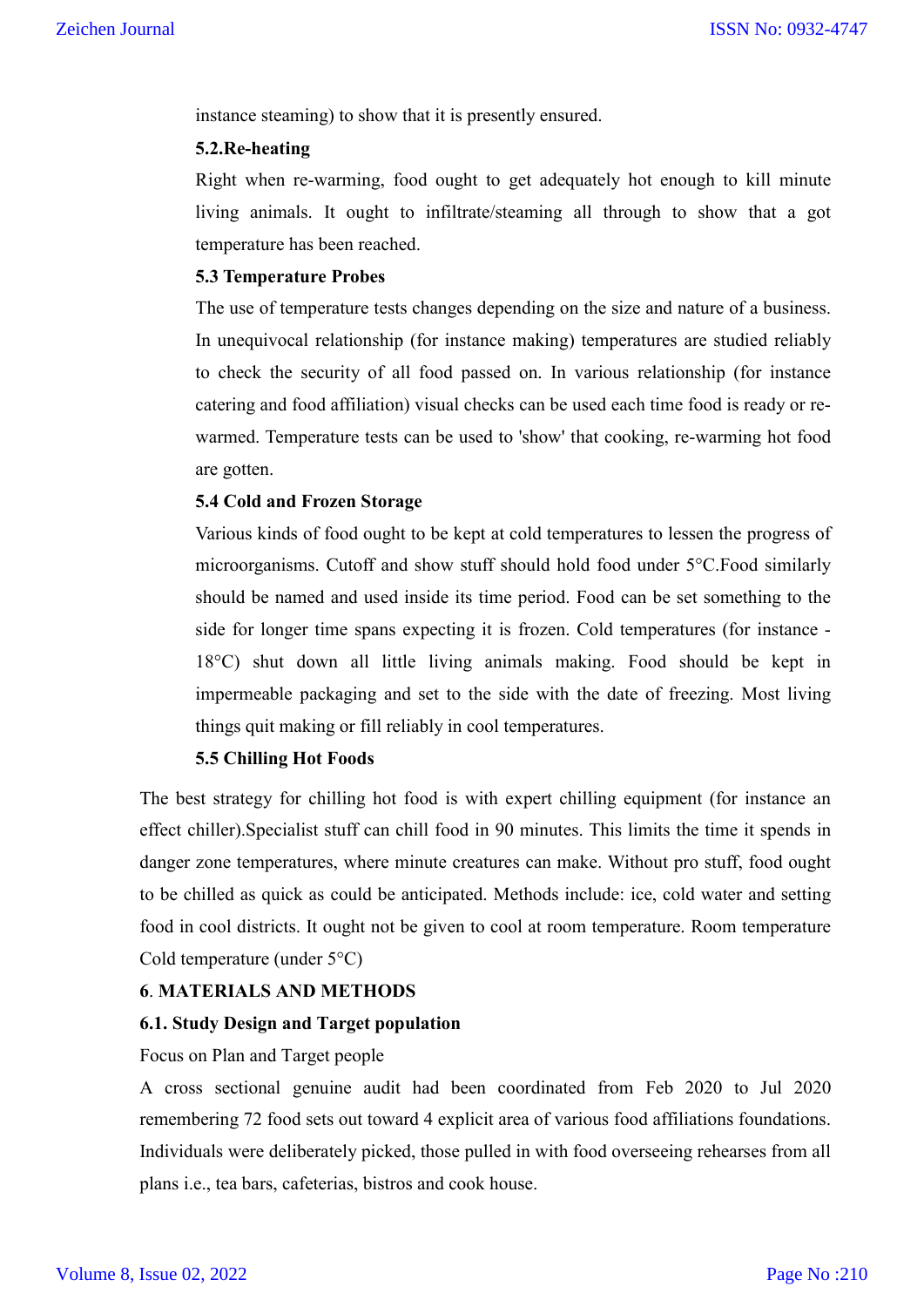#### **6.2. Data Collection**

Data were totaled by very close collecting, worked with study and unpredictable appraisal of cooking regions to ensure the precision of the responses. The audit was additionally unique into Urdu for better excitement for part

#### **6.3. Questionnaire Design**

Diagram included 4 districts (section profile, Food security Data, Attitude, Self-coordinated practices). The fragment information (age, heading, bearing level, data in foodservices, formal cooking course and talks/Planning on safe food making due). The information about food managing data were acquired through 25 requesting. For right reaction, a score of "2" was given while score "0" was presented for worked up reaction. Nevertheless, standpoint towards food managing were illustrated by their level of synchronization with 5 clarifications using Likert Scale.For "agree" or "unequivocally agree" a score of "2" was given, "0" was proposed to reactions with "enthusiastically battle", "fight" or "fair". Selfindisputable practices about sanitization was evaluated in 5 depictions as ("never", "a part of the time", "by and large", "as regularly as conceivable as could be expected" and "reliably"). Right practices (as frequently as could genuinely be expected or everlastingly) were given a score of "4" while wrong practices (never, generally or a piece of the time) were given "0" score.

#### **6.4. Statistical Analysis**

Data was bankrupt down using IBM SPSS Experiences assortment 22. Certain significance for all tests were set as  $p<0.05$ . Proposes, standard deviations and as yet hanging out there for all factors. To see the relationship between's data, attitude and practices about food overseeing both parametric and non-parametric appraisal was used. Different fall away from the confidence was used to overview the effect of socio-fragment factors (coaching level, Occupation understanding and formal arrangement/class) on disinfection data, disposition and practices. While Spearman's relationship coefficient was used to confine the relationship between data, mindsets and practices scores of the food regulators. While Parametric (matched model t-test) test were used to see the effect of cleansing expecting KAP score.

#### **6.5. Ethical Consent**

Moral space to breathe was created for the Institutional Moral Review Warning get-together and informed consent was maintained by all the food administrators before the party. Concerning the ethical perspectives, all information will be kept concealed and used essentially for research reason.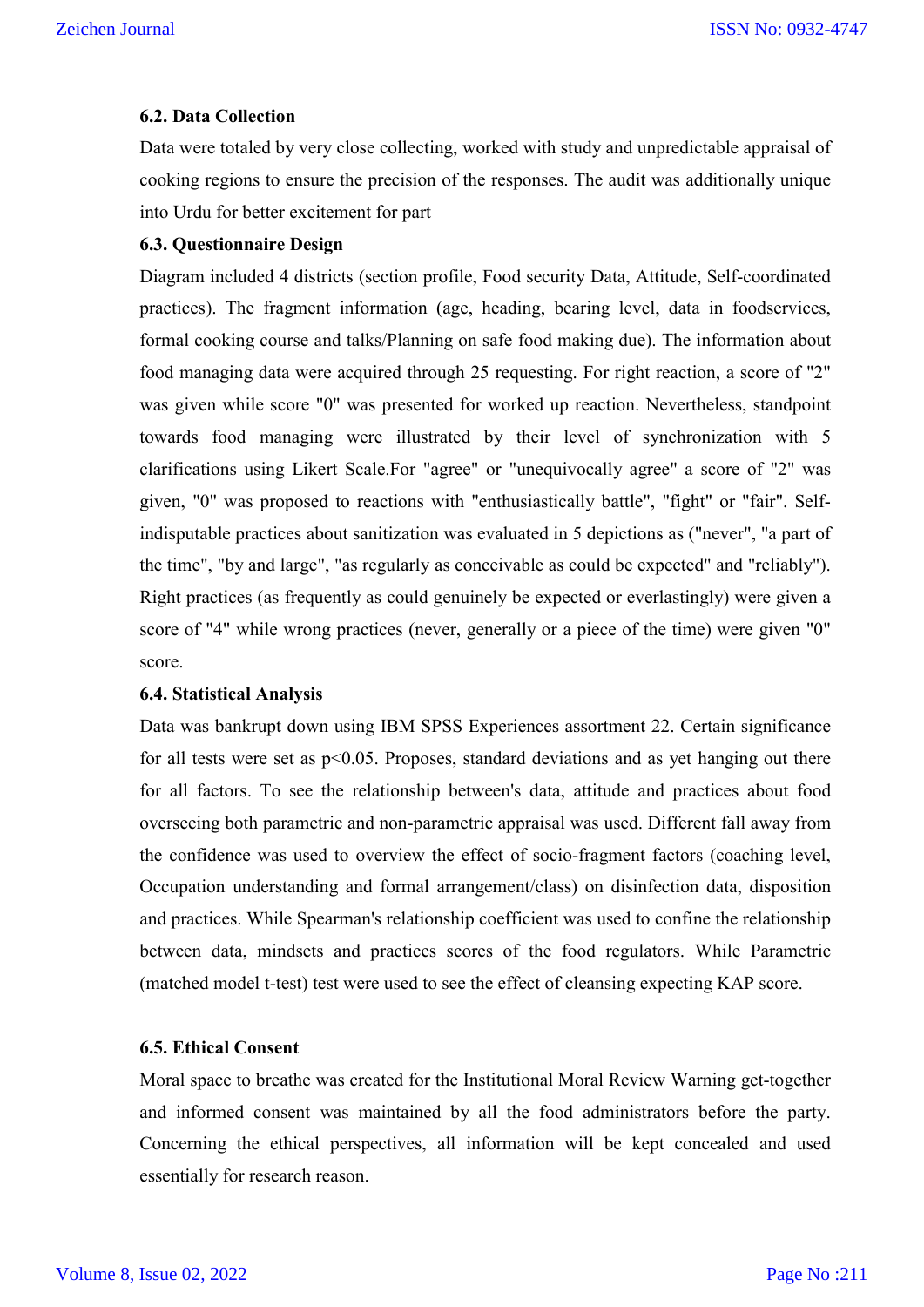## **7. RESULTS**

## **7.1. Demographics of Participants**

## Table1. Demographics information of Participants

| <b>VARIABLES</b>           | <b>ITEMS</b>               | <b>NUMBER</b>   | PERCENTAGE %    |
|----------------------------|----------------------------|-----------------|-----------------|
| Age                        | $26 - 30$                  | $\overline{31}$ | $\overline{43}$ |
|                            | $31 - 35$                  | 8               | $11\,$          |
|                            | 35-40                      | 33              | 46              |
| Qualification              | <b>Under Matric</b>        | $\overline{3}$  | $\overline{4}$  |
|                            | Matric                     | $\overline{65}$ | $\overline{90}$ |
|                            | <b>Bachelors</b>           | $\overline{4}$  | 6               |
| <b>Employment Category</b> | <b>Permanent Personnel</b> | 69              | 96              |
|                            | Temporary                  | $\overline{3}$  | $\overline{4}$  |
| Work Experience            | 5yrs                       | 18              | $\overline{25}$ |
|                            | 5-10 yrs                   | 30              | 42              |
|                            | $11-15$ yrs                | 16              | 22              |
|                            | 16-20 yrs                  | $\overline{8}$  | $11\,$          |
| Job Responsibility         | Cook                       | 27              | $\overline{37}$ |
|                            | Waiter                     | 30              | 41              |
|                            | Dishwasher                 | $\overline{3}$  | $\overline{5}$  |
|                            | Store Man                  | $\overline{4}$  | 6               |
|                            | Food Supervisor            | $\overline{4}$  | 6               |
|                            | Food Manager               | $\overline{4}$  | 6               |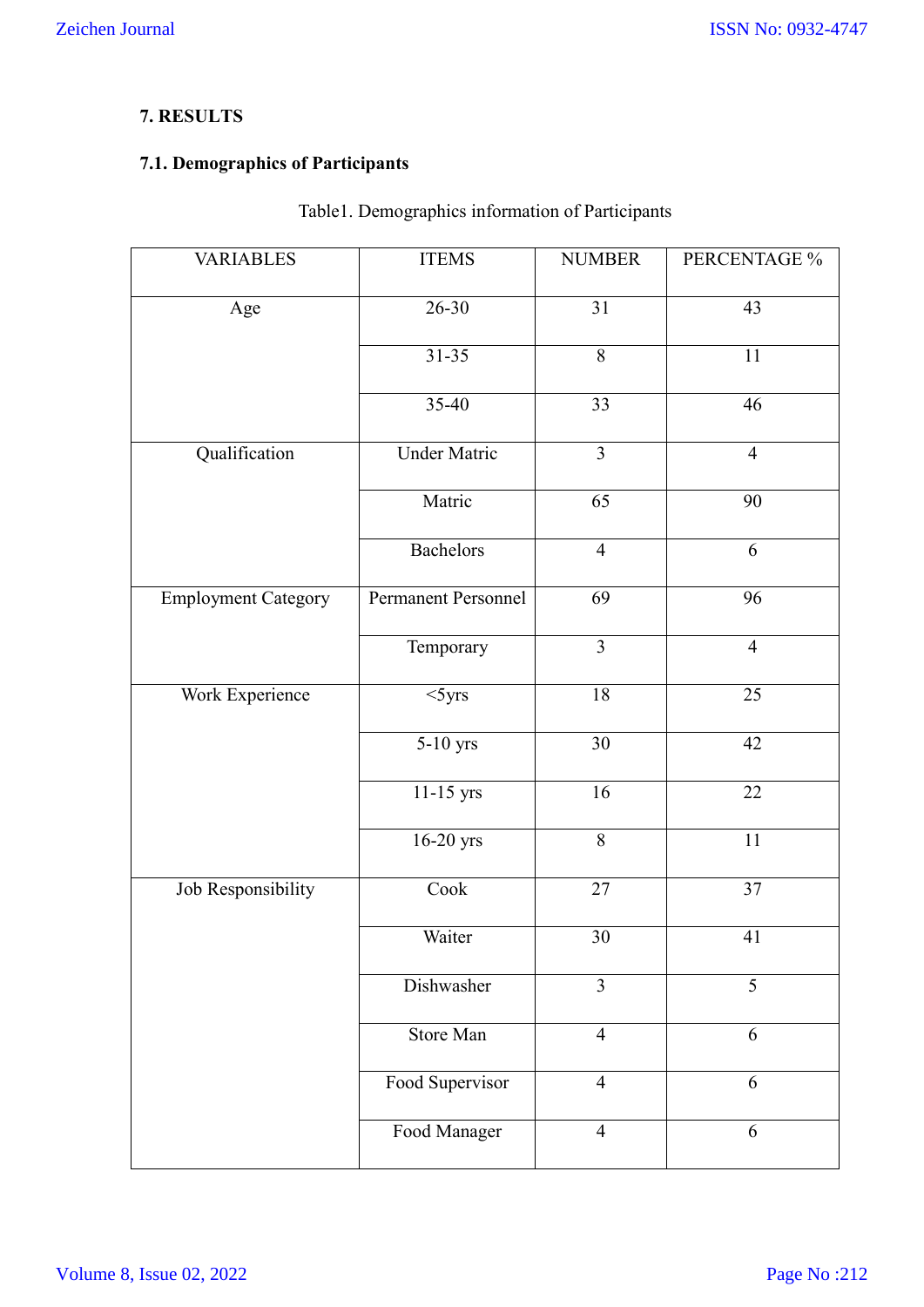| Formal                    | Yes | 27 |  |
|---------------------------|-----|----|--|
| Training/Certification    |     |    |  |
|                           | No  | 45 |  |
|                           |     |    |  |
| Safe Food Handling/Safety | Yes | 35 |  |
| Hazards Lecture           |     |    |  |
|                           | No  |    |  |
|                           |     |    |  |



Fig 2. Demographics information of Participants

72 Food regulators consolidates 27 cooks, 30 waiters, 3 dishwashers, 4 store men, 4 bistro executive, 4 bistro head working in military food affiliation establishment. The results kept an eye out for the time frame working in food area was 35 yrs. as depicted in table 4.1. 96% of them were really tough used while fundamentally 4% were brief used. Fundamentally 48% particularly cooks have been gone to formal game-plan/address on security hazards and overpowering avoidance measures while 63% never go to any sort of planning/address on flourishing potential outcomes. Around 35% have authenticated arrangement about preparing and directing food assortments after certification in food affiliation plan and all of them are cooks/culinary specialists while 65% didn't have any accessibility/course/guaranteeing in food creation. Near half have working experience of 15 years.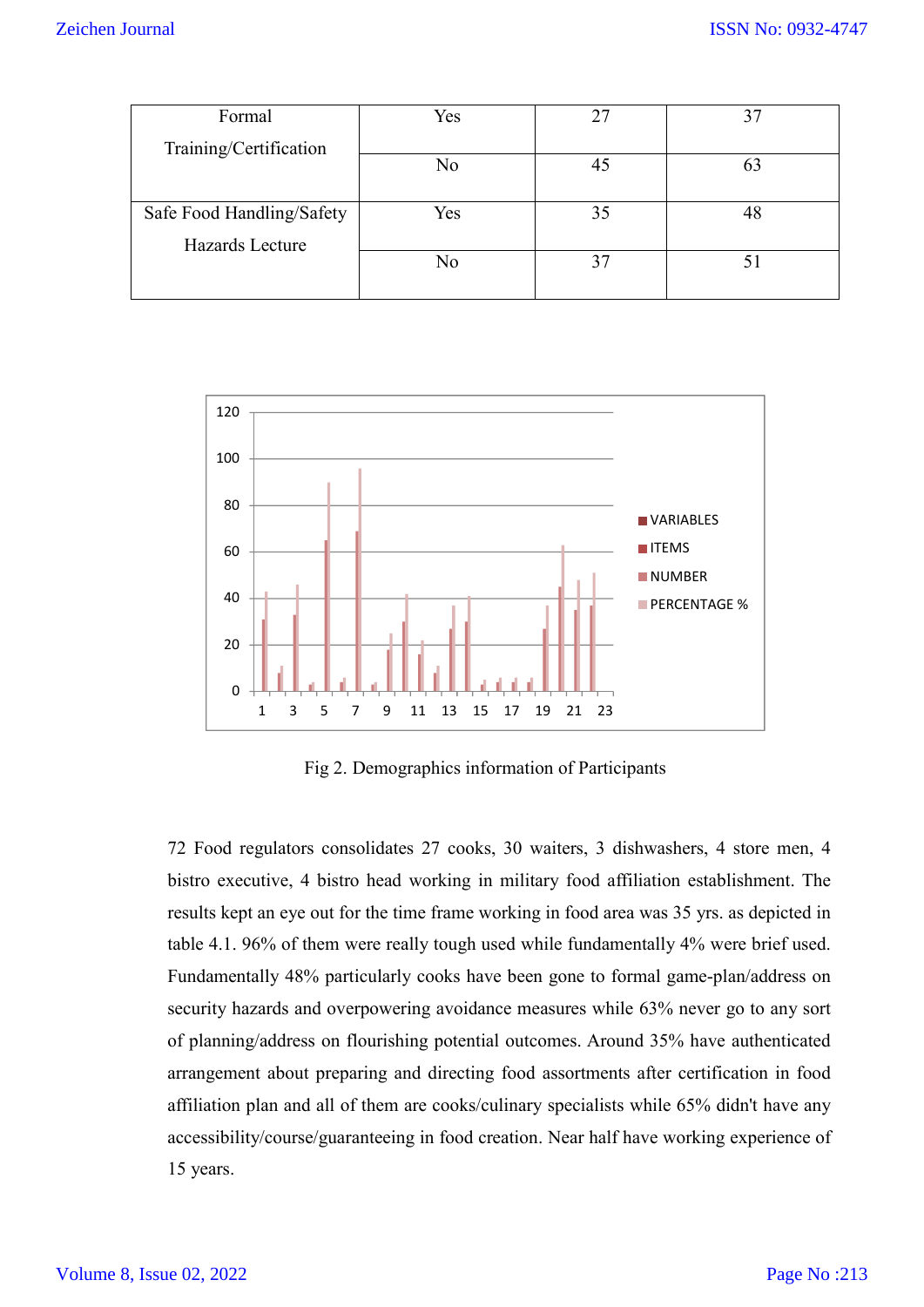## **7.2. KNOWLEDGE OF FOOD HANDLERS**

| <b>VARIABLES</b>                        | <b>KNOW IN</b> | DO NOT KNOW IN |
|-----------------------------------------|----------------|----------------|
|                                         | PERCENTAGE %   | PERCENTAGE %   |
| Thawing/Defrosting                      | 45             | 55             |
| Temperature Maintenance of Cold Storage | 76             | 24             |
| <b>Contamination Prevention</b>         | 92             | 08             |
| Time /Temperature Control               | 92             | 08             |
| <b>Internal Cooking Temperature</b>     | 30             | 70             |
| <b>Cross Contamination</b>              | 60             | 40             |
| Personal Hygiene                        | 70             | 30             |
| Medical Checkup/Illness                 | 90             | 10             |
| Garbage Disposal/Pest Control           | 92             | 08             |
|                                         |                |                |

Table2. Knowledge of food safety among food handlers.



Fig.3. Knowledge of food safety among food handlers.

It has been seen that food leaders' with formal enrolment orchestrating uncovered generally speaking better KAP scores. Food chiefs' working experience and critical level readiness basically also made KAP scores ( $p<0.05$ ). Age and level of preparing has not completely affected the KAP score, which is in correspondence with the concentrate by Abd Lataf et al. 2018. Eccentric Commonsense planning at work spaces will help them with holding data and take on strong hands on practices stubbornly.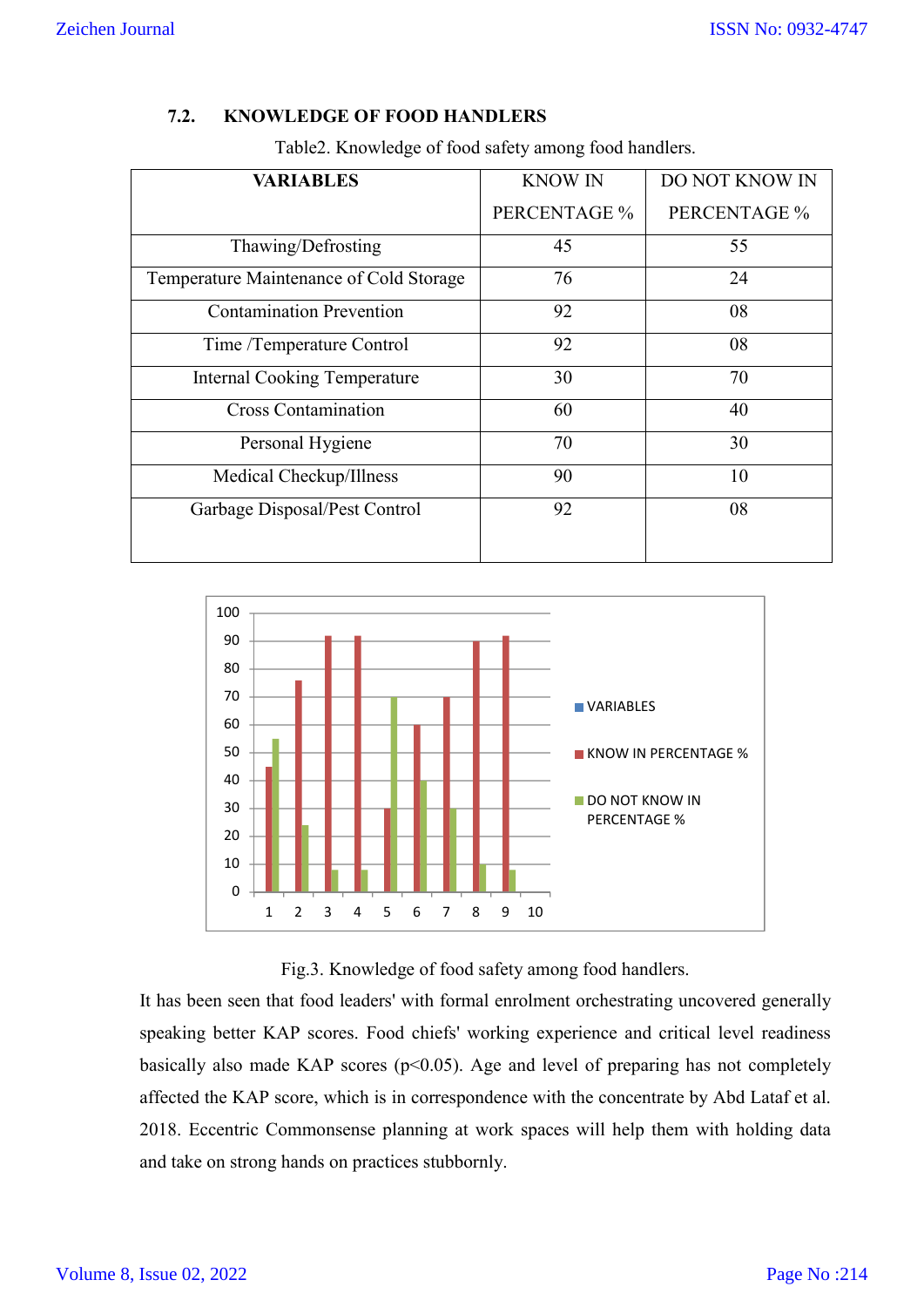## **7.2.1. Thawing/Defrosting**

Around 45% responded that thawing out frozen food in the cooler while 55% offered all due appreciation to left the frozen food in running water or in any open spot for thawing out. This finding is eminent to Abd Lataf et al. study in 2018. The clarification could be the mishap of made standing referring to strategies to depict the right procedure for thawing out and managing food mixes.

### **7.2.2. Temperature Maintenance of Cold Storage**

Around 76% uncovered exactly about temperature of continuously cool and reverifying show. This is according to Abdul-Mutalib et al. examine up in 2012 that generally food regulators are obvious the unyieldingly cool temperature to diminish the likelihood of food deteriorating.

#### **7.2.3. Contamination Prevention**

Fundamentally 8% coordinated that towels/napkins should be used to wipe plates rather than allowing utensils to air dry while 92% perceived that reusing dishtowels might be conceivable wellspring of pollution. Mohamed K drove a review in 2006 among Saudi competitors after gastroenteritis discharge up and saw that eating dirtied rice with Bacillus cereus and Clostridium perfringens due to mal shows of food administrators. In Riyadh city of KSA, a cross sectional review was facilitated to overview the unavoidability of parasitic degradations, 14.9% have positive results on stool evaluation.

#### **7.2.4. Time /Temperature Control**

All 92% of individuals perceived that dinners should be cooked something like 1-2 h going before focusing on prison as advance food blueprint may be perilous. 75% food regulators are not content concerning HACCP and the specific temperature needed for food sources flourishing. They revealed that meals may be stayed careful at room temperature (40 C) for 8-10 h.

### **7.2.5. Internal Cooking Temperature**

70% of food managing staff's are not all around informed concerning the particular cooking temperature for poultry, meat, fish and eggs.

## **7.2.6. Cross Contamination**

Basically 60% watched out for unequivocally about limited utensils (cutting board and cutlery) for rough vegetables and meat to disappoint cross demolishing. Greater piece of food-borne episode salmonella was the causative arranged capable. Cross contamination of overseeing coordinated food with crude poultry could be the safeguard behind salmonella or staphylococcal intoxication.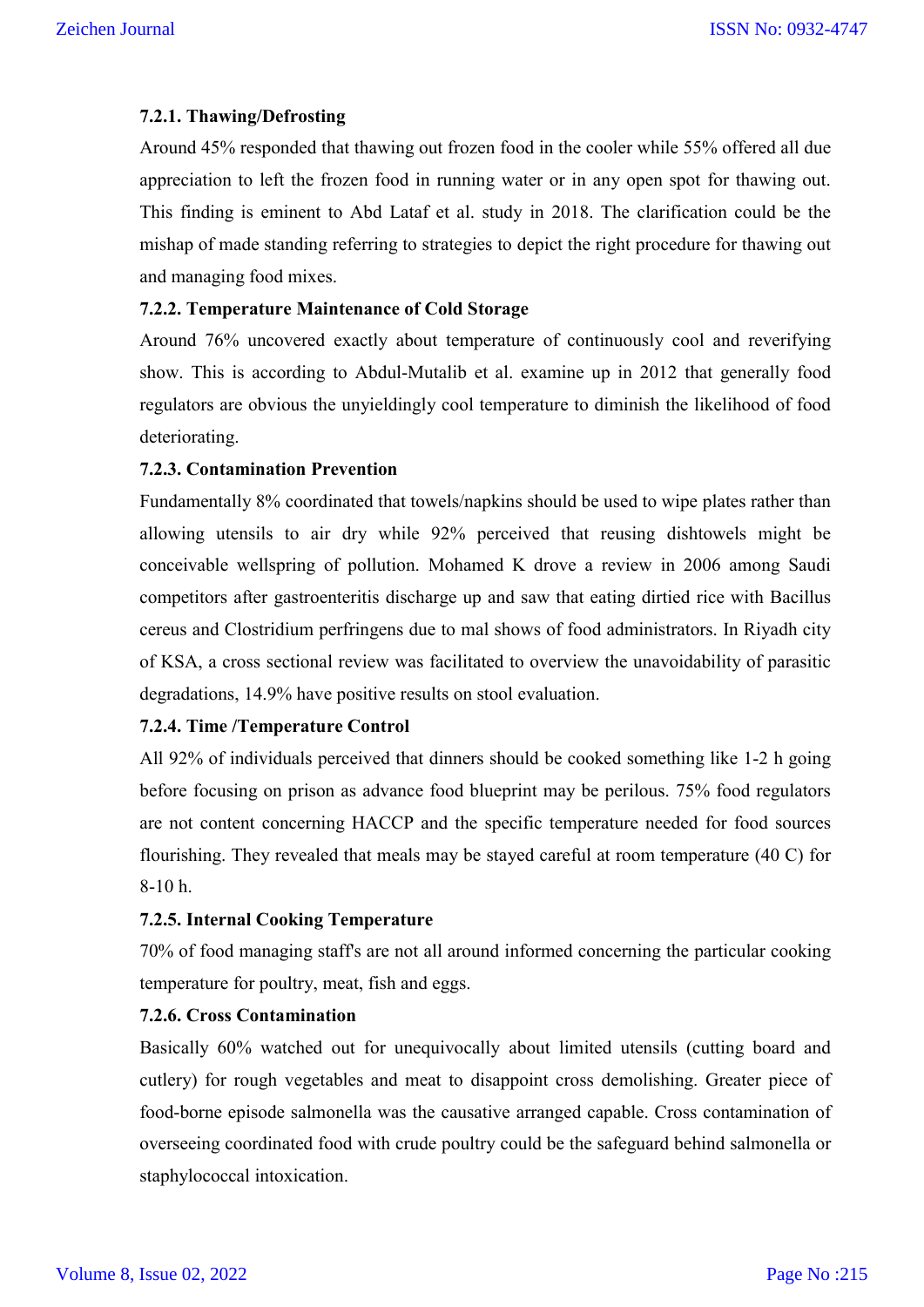#### **7.2.7. Personal Hygiene**

74% revealed unequivocally concerning the specific efficiency yet 26% articulated the real hand-washing reasoning. Around 70% perceived that utilization of facial covering, head covers and gloves may avoid corrupting during food overseeing like exposures of Kwol et al.

#### **7.2.8. Medical Checkup/Illness**

90% have any information on sickness or injury show that they practically report to clinical power or apply immersion proof dressing expecting there ought to be an event of little wounds/cuts.

#### **7.2.9. Garbage Disposal/Pest Control**

92% point by point that they disposed of garbage twice in a day and use bug control sprinkles to kill screws with one time reliably.

#### **8. DISCUSSION**

The indication of this paper is to survey food managing data and practices among food regulators in the convenience region. This is highlighted enlightening public course of action and further making sterilization. Food overseeing is crucial for general achievement and monetary development. It is additionally essential for the new turn of events and backing of the exuberance region. For certain, more than 200 ailments are sent by food and by a wide margin by a long shot the majority of everyone will get a foodborne disease eventually all through their life.

### **8.1. Barriers to Food Safety**

The concentrate other than got the evaluations of the food regulators concerning the squares to food making due. All things considered, respondents showed nonappearance of organizing, lacking water supply, sluggishness, and nonattendance of laws underwriting as squares to food managing in the friendliness business. A couple investigates have shown that squares to sanitization can falter in different locales which could influence course of policymaking and partner decisions [35-40]. Regardless, the standard obstacle saw was nonattendance of planning as it had 28.2% of complete responses. Coaching and standard arrangement of food affiliation personnel are surprisingly needed for additional making disinfection data and practices. Considering this, plans, for instance, relationship of in each practical sense, and genuinely coordinated courses/attempts will be valuable to get ready food merchants and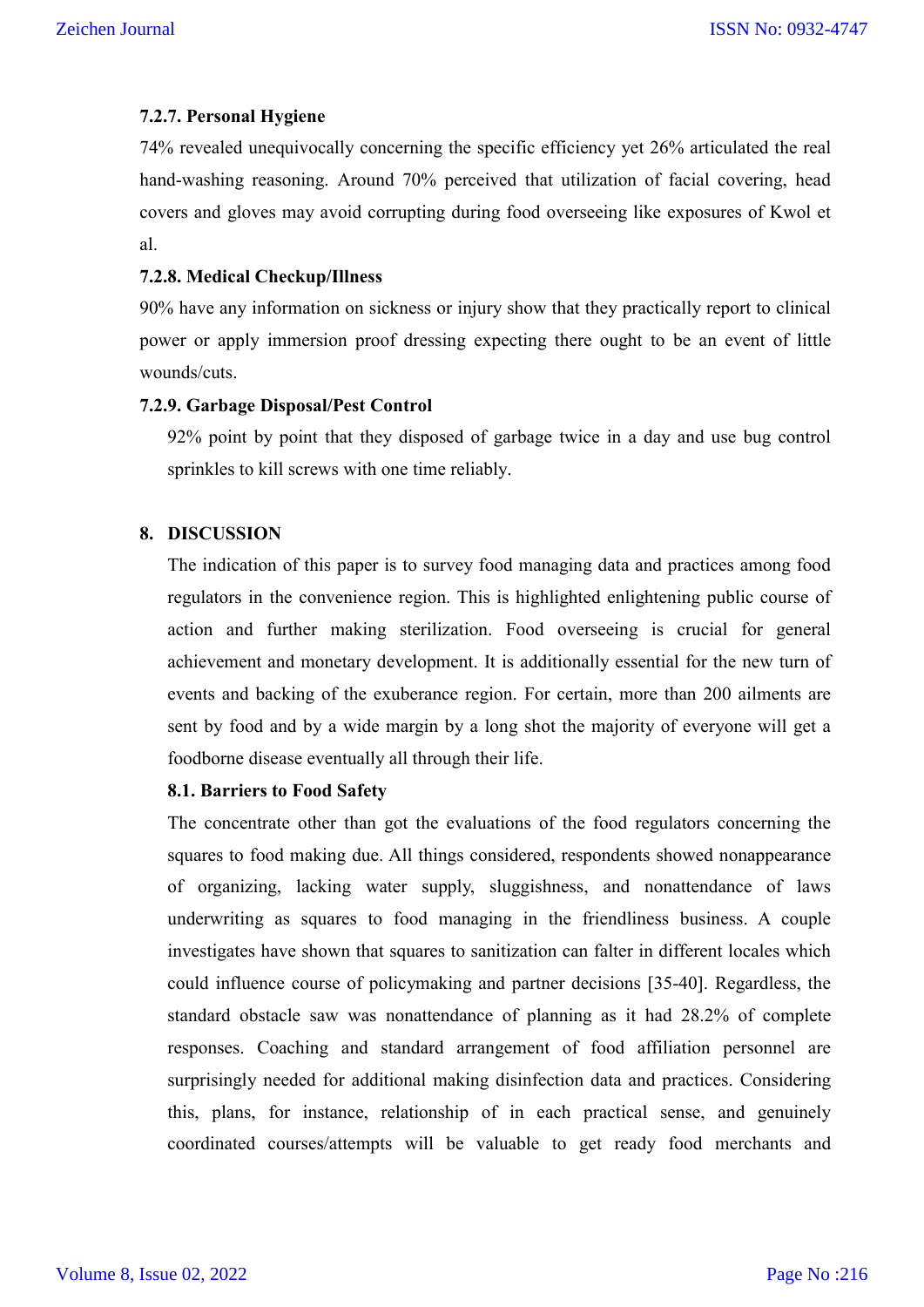regulators with best food managing practices in the congeniality business. This examination was likewise uncovered in.

### **9. CONCLUSION**

The review broke down the sterilization data and practices among food regulators in the Ghanaian invitingness region. The exposures show that there is moderate level of attention to disinfection practices among the respondents. In like manner, most respondents who work in bistros had some cognizance of food managing guidelines. Nonappearance of organizing and training was viewed as an essential obstruction to purging. The runs, cholera, and typhoid were viewed as tremendous diseases related with moronic treatment of food. Endless the respondents don't go through yearly clinical screening at their workplaces. Further, there were monster relationship between sociodemographic characteristics and food overseeing practices. Considering the openings of the review and the shaping investigated, four crucial methodology proposition are made.

First is the fundamental for heading and care concerning the dangerous effects of powerless food overseeing rehearses and shockingly more essentially structures especially for true blue food neatness and thriving.

The lack of sterilization data has considerations for neighborhood, and public trailblazers. This could be created through open responsibility, parties, social events, studios, and planning projects on the powerless sanitization strategy. The media, ordinary society affiliations, youth, students, and flourishing affiliations should be viably drawn in with making cognizance of disinfection.

Second is the need to have convincing genuinely examining plans to assess purifying consistence among food regulators in the country. Without a checking structure, it will be difficult to see the worth in actuality and significance of the issue. This should likewise be adulated with preposterous law execution. This is major to ensuring that food overseeing rules and rules are satisfactorily executed in the food business.

Finally, many bases up assessments are relied on to see and furthermore empower structures for refreshing food making due. This study is one of the bases up appraisals to assess the level of care and practices of food regulators in the bliss region. Further evaluations are relied on to empower how we may disentangle food managing issues and every one of the more basically utilitarian frameworks for instigating food overseeing practices.